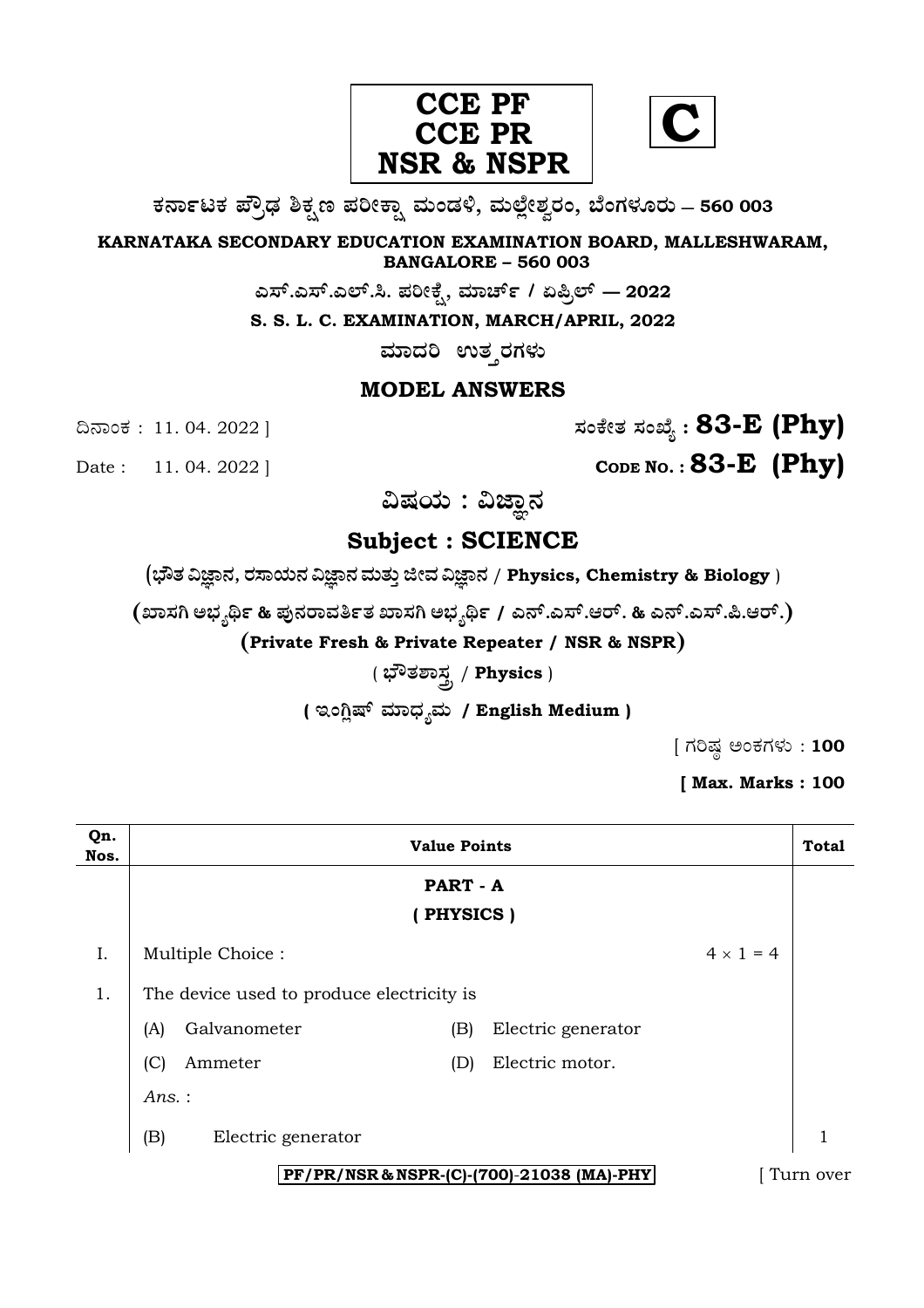| Qn.<br>Nos.                               | <b>Value Points</b>                                                                                                                           | <b>Total</b> |  |  |
|-------------------------------------------|-----------------------------------------------------------------------------------------------------------------------------------------------|--------------|--|--|
| 2.                                        | correct formula that shows the relationship between potential<br>The<br>difference, electric current and resistance in an electric circuit is |              |  |  |
|                                           | (A) $I = \frac{R}{V}$<br>$(B)$ $I = VR$                                                                                                       |              |  |  |
|                                           | (D) $R = \frac{V}{I}$ .<br>(C) $V = \frac{I}{R}$                                                                                              |              |  |  |
|                                           | Ans.:                                                                                                                                         |              |  |  |
|                                           | (D) $R = \frac{V}{I}$                                                                                                                         | 1            |  |  |
| 3.                                        | In Fleming's right hand rule, the middle finger indicates the direction of<br>induced electric current<br>magnetic field<br>(B)<br>(A)        |              |  |  |
|                                           | motion of the conductor<br>mechanical force.<br>(C)<br>(D)                                                                                    |              |  |  |
|                                           | Ans.:                                                                                                                                         |              |  |  |
|                                           | induced electric current<br>(A)                                                                                                               | 1            |  |  |
| 4.                                        | To get diminished and real image of an object from a convex lens, the object<br>should be placed<br>at principal focus $F_1$<br>(A)           |              |  |  |
|                                           | between principal focus $F_1$ and $2F_1$<br>(B)                                                                                               |              |  |  |
|                                           | (C)<br>beyond $2F_1$                                                                                                                          |              |  |  |
|                                           | (D)<br>between principal focus $F_1$ and optical centre O.                                                                                    |              |  |  |
|                                           | Ans.:                                                                                                                                         |              |  |  |
|                                           | beyond $2F_1$<br>(C)                                                                                                                          | 1            |  |  |
| II.                                       | $2 \times 1 = 2$<br>Answer the following questions :                                                                                          |              |  |  |
| 5.                                        | Magnetic field lines do not intersect each other. Why?                                                                                        |              |  |  |
|                                           | $Ans.$ :                                                                                                                                      |              |  |  |
|                                           | At the point of intersection the compass needle would point towards two<br>directions which is not possible.                                  | I.           |  |  |
| 6.                                        | Mention the SI unit of power of lens.                                                                                                         |              |  |  |
|                                           | $Ans.$ :                                                                                                                                      |              |  |  |
|                                           | dioptre                                                                                                                                       | 1            |  |  |
| PF/PR/NSR & NSPR-(C)-(700)-21038 (MA)-PHY |                                                                                                                                               |              |  |  |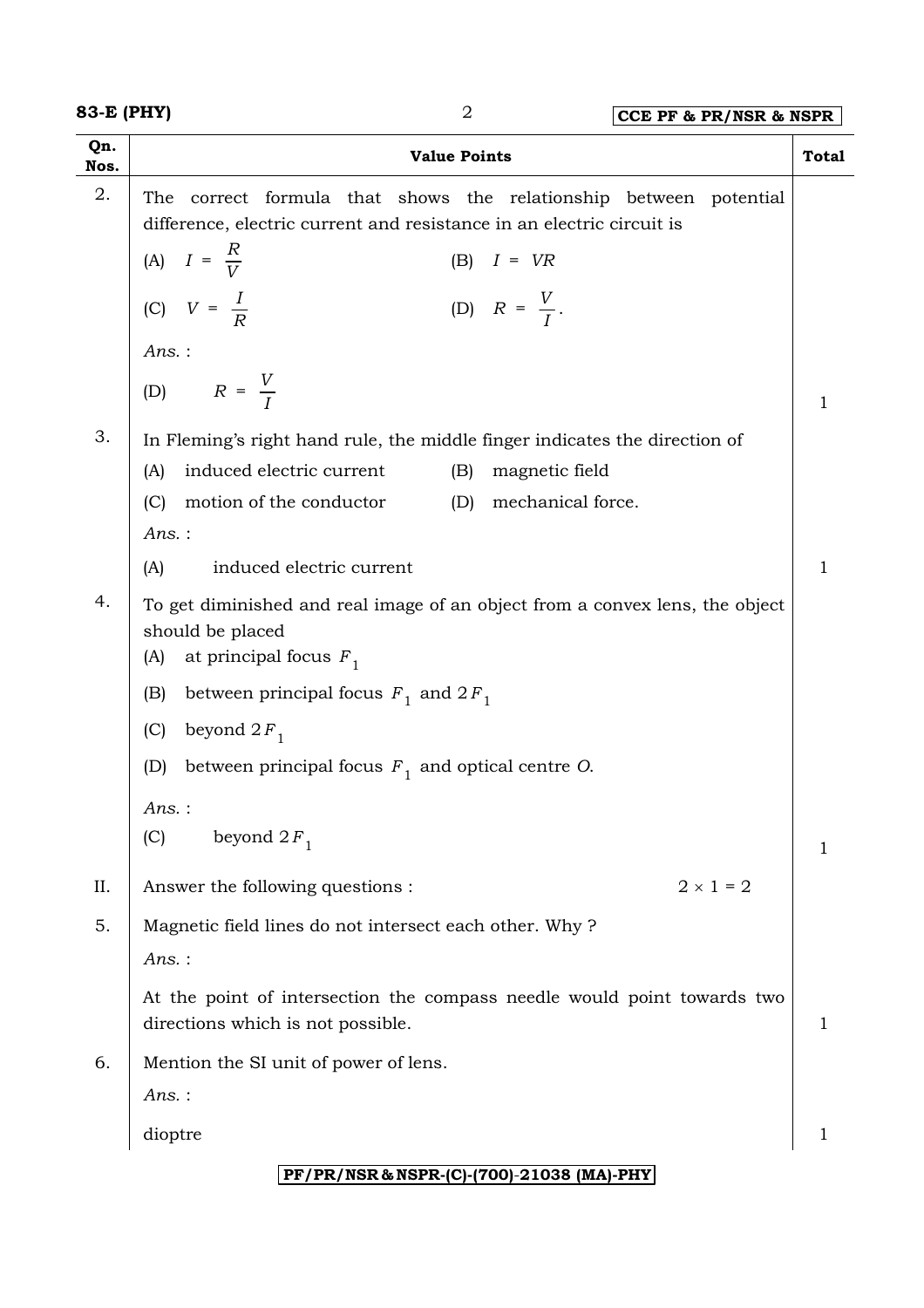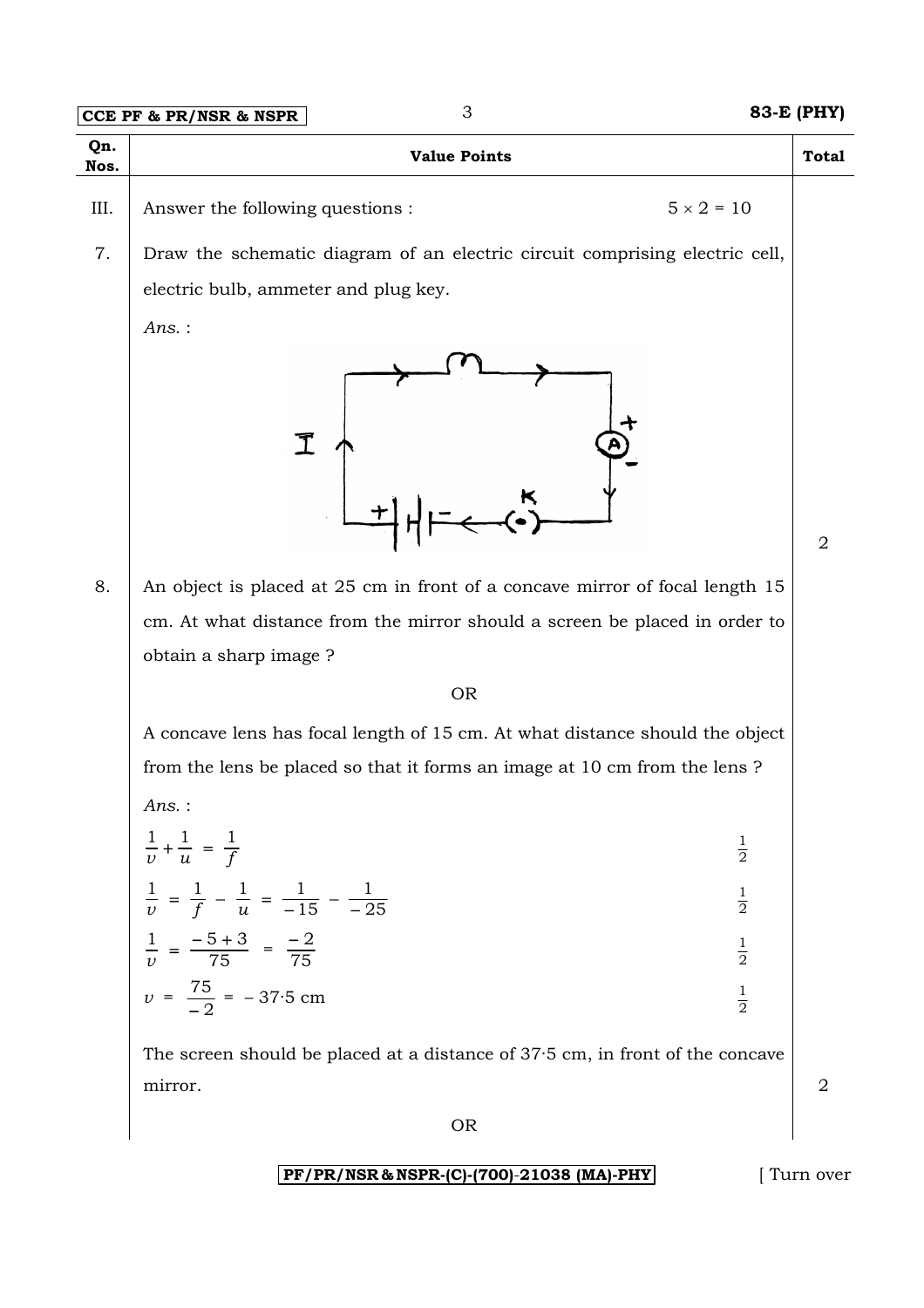| Qn.<br>Nos. | <b>Value Points</b>                                                                               | <b>Total</b> |  |
|-------------|---------------------------------------------------------------------------------------------------|--------------|--|
|             | $\frac{1}{v} - \frac{1}{u} = \frac{1}{f}$<br>$\frac{1}{2}$                                        |              |  |
|             | $\frac{1}{u} = \frac{1}{v} - \frac{1}{f} = \frac{1}{-10} - \frac{1}{-15}$<br>$\frac{1}{2}$        |              |  |
|             |                                                                                                   |              |  |
|             | $\frac{1}{u} = \frac{-3+2}{30} = \frac{-1}{30}$<br>$\frac{1}{2}$                                  |              |  |
|             | $\frac{1}{2}$<br>$u = -30$ cm                                                                     |              |  |
|             | The object is placed at a distance of 30 cm from the concave lens.                                | 2            |  |
| 9.          | In an electric circuit three resistors of resistance 5 $\Omega$ , 10 $\Omega$ and 30 $\Omega$ are |              |  |
|             | connected to a battery in parallel. Find the total resistance produced in an                      |              |  |
|             | electric circuit.                                                                                 |              |  |
|             | $Ans.$ :                                                                                          |              |  |
|             | $\frac{1}{R_p} = \frac{1}{R_1} + \frac{1}{R_2} + \frac{1}{R_3}$<br>$\frac{1}{2}$                  |              |  |
|             | $\frac{1}{R_p} = \frac{1}{5} + \frac{1}{10} + \frac{1}{30}$<br>$\frac{1}{2}$                      |              |  |
|             | $\frac{1}{R_p} = \frac{6+3+1}{30} = \frac{10}{30}$<br>$\frac{1}{2}$                               |              |  |
|             | $\frac{1}{2}$<br>$R_p = 3 \Omega$ .                                                               | 2            |  |
| 10.         | How can a simple electric motor be converted into a commercial motor?                             |              |  |
|             | Ans. :                                                                                            |              |  |
|             | Using an electromagnet in the place of permanent magnet<br>$\star$                                |              |  |
|             | By increasing number of turns in the current carrying coil<br>$\star$                             |              |  |
|             | By using a soft iron core on which the coil is wound.<br>$\star$                                  |              |  |
|             | $($ Any $two)$<br>$1 + 1$                                                                         | 2            |  |
| 11.         | Draw the diagram of a electric generator. Label the following parts :                             |              |  |
|             | <b>Brushes</b><br>$\mathbf{i}$                                                                    |              |  |
|             | Rings.<br>$\overline{ii}$                                                                         |              |  |
|             | Ans. :                                                                                            |              |  |

### **PF/PR/NSR & NSPR-(C)-(700)**-**21038 (MA)-PHY**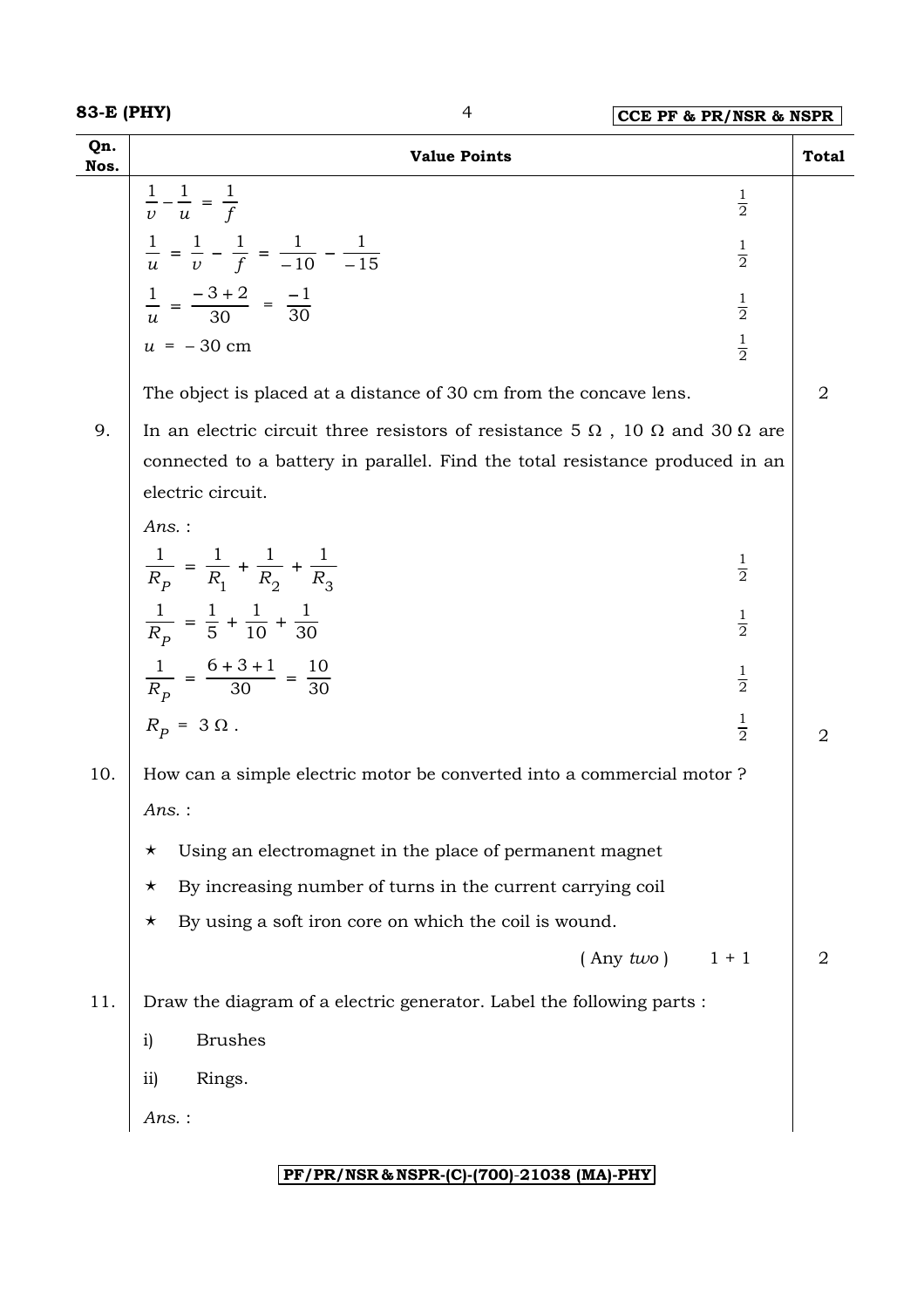### **CCE PF & PR/NSR & NSPR** 5 **83-E (PHY)**



**PF/PR/NSR & NSPR-(C)-(700)**-**21038 (MA)-PHY** [ Turn over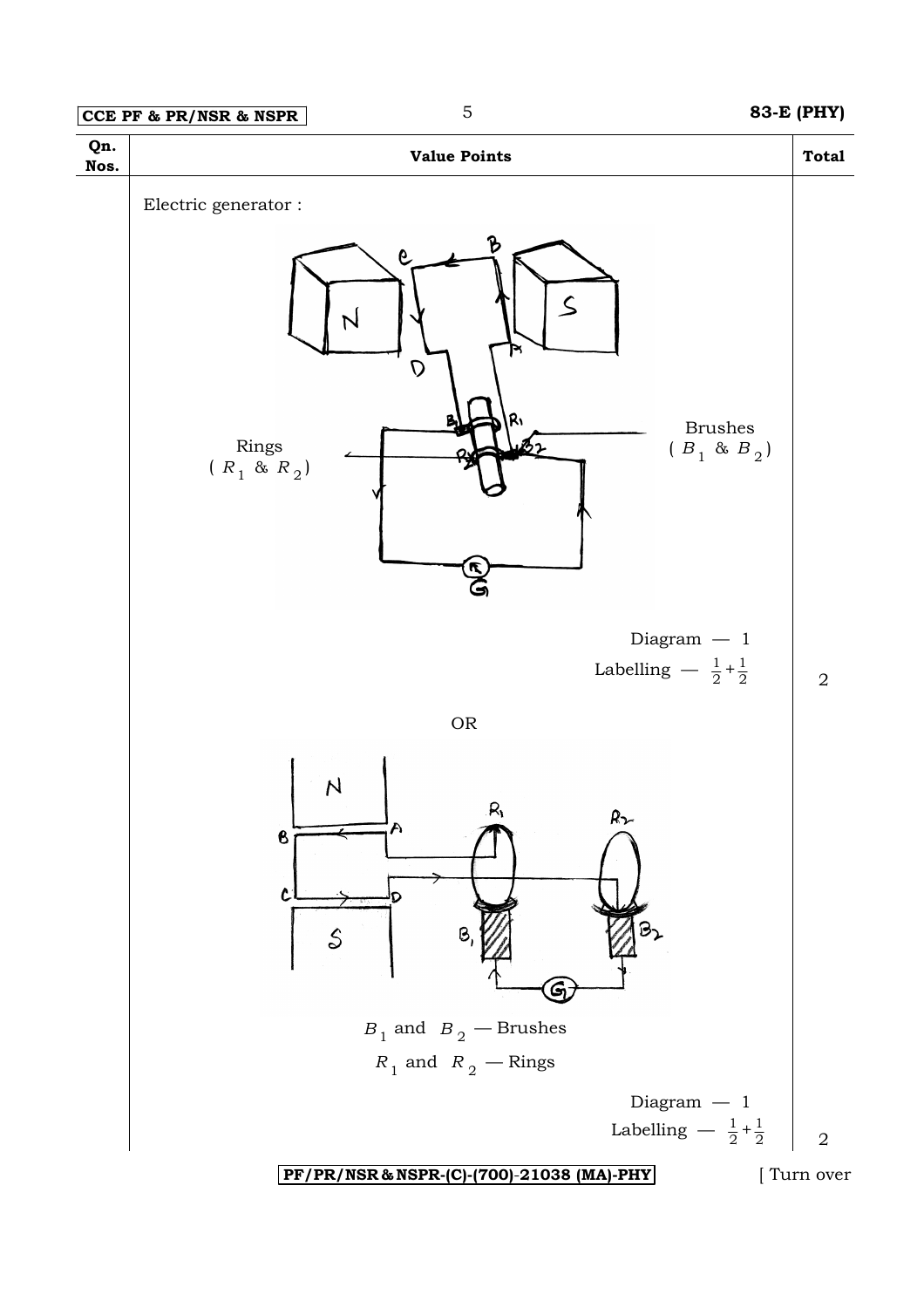| 83-E (PHY) |  |
|------------|--|
|------------|--|

| Qn.<br>Nos. | <b>Value Points</b>                                                                                                                                   |                        | <b>Total</b> |  |
|-------------|-------------------------------------------------------------------------------------------------------------------------------------------------------|------------------------|--------------|--|
| IV.         | $3 \times 3 = 9$<br>Answer the following questions :                                                                                                  |                        |              |  |
| 12.         | Which is the major component of biogas? Write four characteristics of a                                                                               |                        |              |  |
|             | good source of energy.                                                                                                                                |                        |              |  |
|             | <b>OR</b>                                                                                                                                             |                        |              |  |
|             | Which element is used in making solar cell ? Write any four advantages of                                                                             |                        |              |  |
|             | solar cells.                                                                                                                                          |                        |              |  |
|             | Ans.:                                                                                                                                                 |                        |              |  |
|             | Methane / $CH4$<br>$\star$                                                                                                                            | 1                      |              |  |
|             | Characteristics of a good source of energy:                                                                                                           |                        |              |  |
|             | Which has do a large amount of work per unit volume or mass<br>$\star$                                                                                | $\frac{1}{2}$          |              |  |
|             | Must be easily accessible / available<br>$\star$                                                                                                      | $\frac{1}{2}$          |              |  |
|             | Must be easy to store and transport<br>$\star$                                                                                                        | $\frac{1}{2}$          |              |  |
|             | Must be economical.<br>$\star$                                                                                                                        |                        |              |  |
|             | (Any other suitable answer)                                                                                                                           | $\frac{1}{2}$          | 3            |  |
|             | <b>OR</b>                                                                                                                                             |                        |              |  |
|             | Silicon / Si<br>$\star$                                                                                                                               | 1                      |              |  |
|             | The advantages of solar cells :                                                                                                                       |                        |              |  |
|             | They have no moving parts<br>$\star$                                                                                                                  |                        |              |  |
|             | Little maintenance<br>$\star$                                                                                                                         |                        |              |  |
|             | Work quite satisfactorily without the use of any focusing device<br>$\star$                                                                           |                        |              |  |
|             | Can be set up in remote areas where people cannot reach easily<br>$\star$                                                                             |                        |              |  |
|             | Can set up in those areas too, where laying of power transmission line<br>$\star$<br>$($ Any four $)$<br>is not possible.                             | $4 \times \frac{1}{2}$ | 3            |  |
| 13.         | Draw the ray diagram to show the image formation by a convex lens, when<br>the object is kept at $2F_1$ of the lens. With the help of the ray diagram |                        |              |  |
|             | mention the position and nature of the image formed.<br>$[F_1 : Principal focus of the lens]$                                                         |                        |              |  |

**PF/PR/NSR & NSPR-(C)-(700)**-**21038 (MA)-PHY**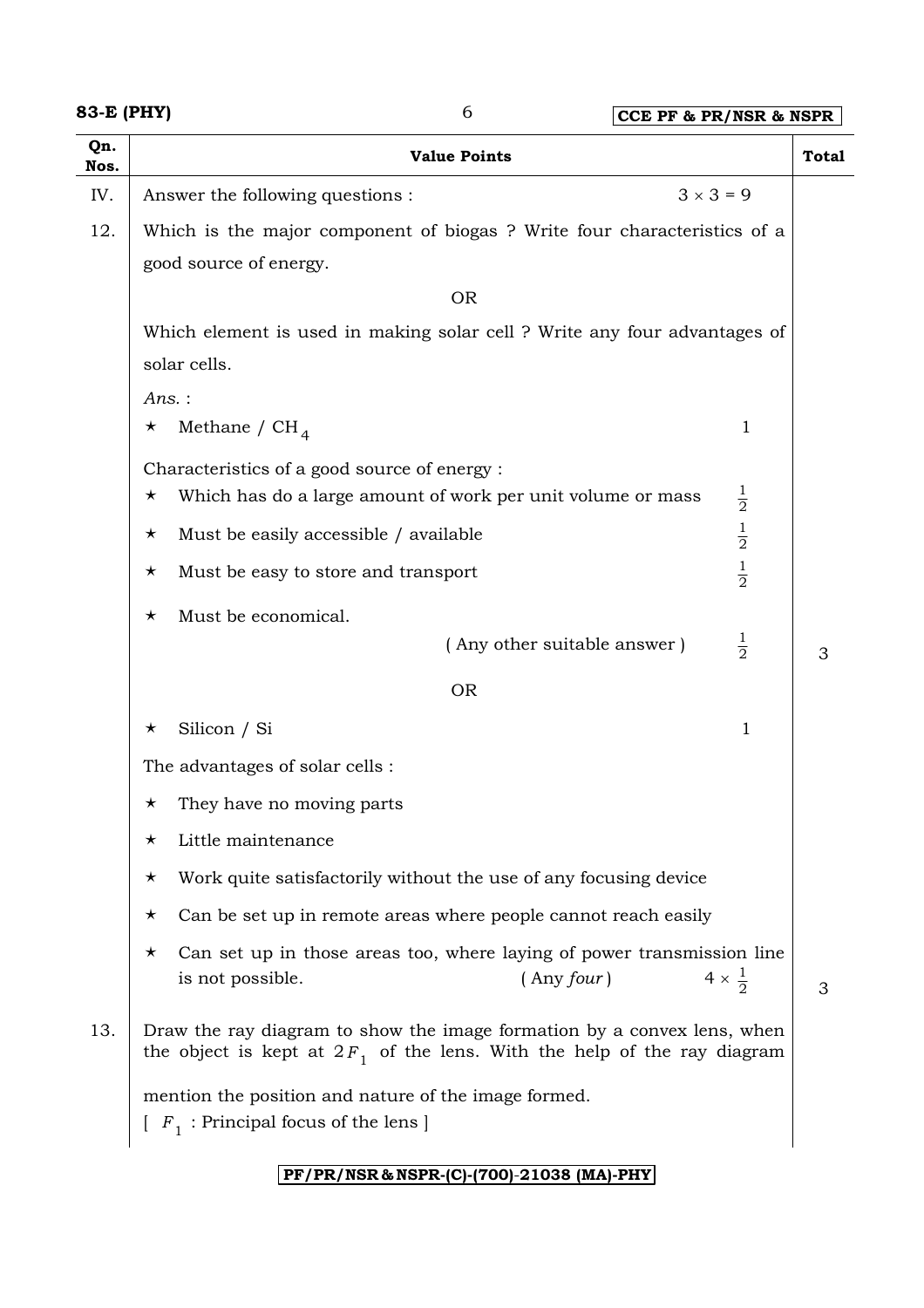